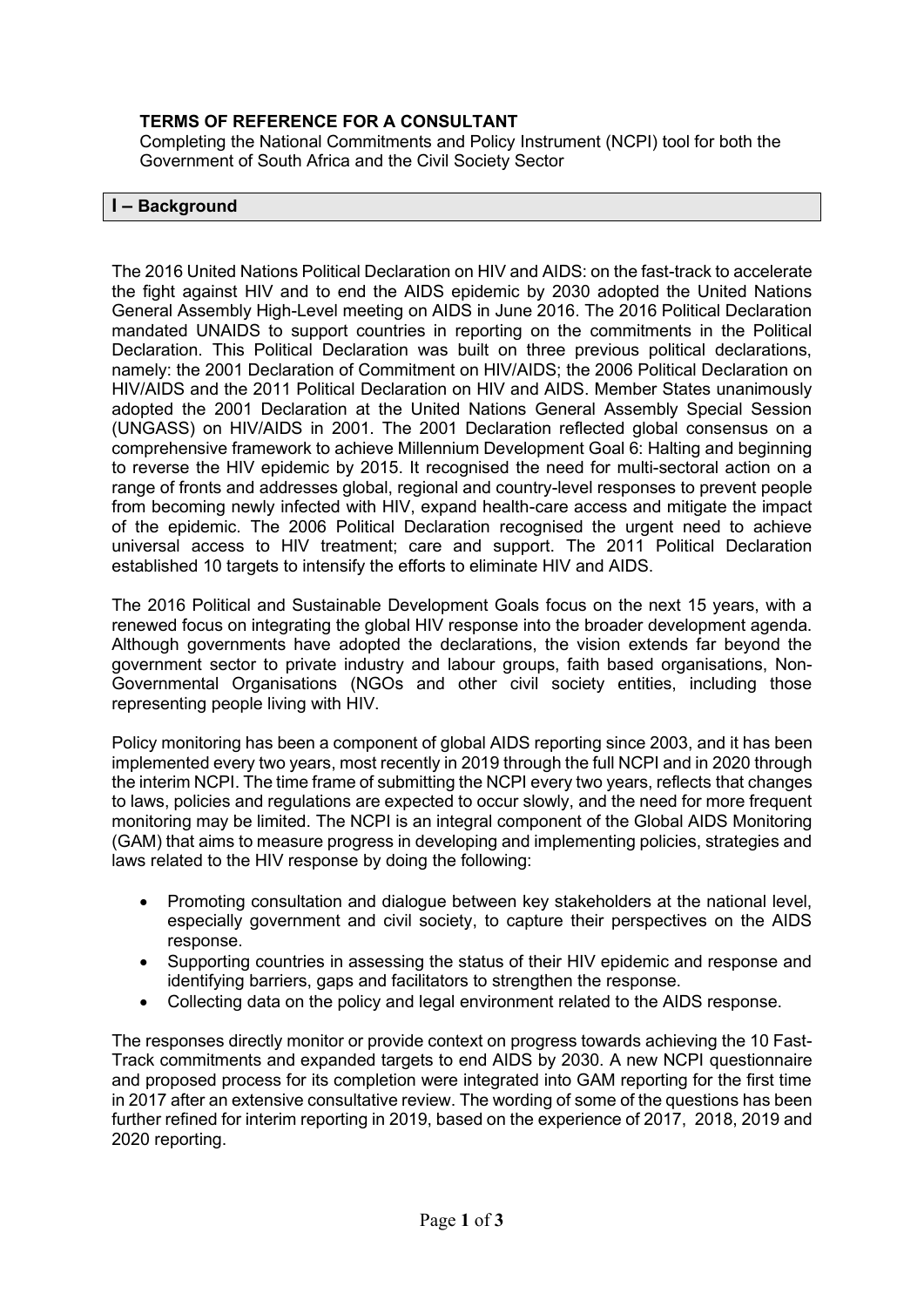### **NCPI Structure**

The NCPI has two parts. Part A is to be completed by national authorities/government and Part B is to be completed by Civil Society and other Non-Governmental Partners involved in the national AIDS response. The questions in both Parts A and B are structured around the 10 Fast-Track Commitments and expanded targets to end AIDS by 2030.

#### **II – Scope of work**

The measurement tool for the Indicator on Government HIV and AIDS Policies shall be the NCPI questionnaires completed.

The methodology shall include desk review and key informant interviews. The National Commitment Policy Instrument questionnaire is divided in two parts which cover the following areas: Part A - to be administered to national authorities (government officials); and Part B to be administered to representatives from civil society organisations and other NGOs involved in the national AIDS response. **This consultant will specifically solicit responses for questions in both Parts A & B and also contribute to the compilation of the integrated (Both Parts A and B) NCPI narrative report.** 

The importance of the NCPI lies in the process of data collection and data reconciliation between different stakeholders, detailed analysis of the responses, and its use in strengthening the national HIV response. The NCPI process provides a unique opportunity for various stakeholders to take stock of progress and discuss what still needs to be done to support an effective and efficient HIV response. When completed in a truly collaborative manner, inviting appropriate representation and respecting different views, the NCPI process can play an important role in strengthening in-country collaboration and increasing shared ownership of the HIV response.

It is important to analyse the data for each of the NCPI sections and include a write-up in the narrative section of the Country Progress Report in terms of progress made in (a) policy, strategy and law development and (b) implementation of these in support of the country's HIV response. Comments on the agreements or discrepancies between overlapping questions in Parts A and B should also be included, as well as a trend analysis on the key NCPI data since 2003.

### **III - Consultancy Objectives and Expected Results**

### • **Overall Objective:**

Analyse the findings from the desk review of NCPI questionnaires administered (Part A - to government officials; Part B - to representatives from civil society organisations and other NGO partners involved in the national AIDS response) and from key informant interviews to determine the NCPI. **This consultant will specifically solicit responses for questions in both Parts A & B of the NCPI and also contribute to the compilation of the integrated (Both Parts A and B) NCPI narrative report**.

### • **Specific Objectives:**

- $\checkmark$  Administer respective parts of the NCPI questionnaires to relevant Government Authorities, Stakeholders, NGO partners and the civil society.
- $\checkmark$  Analyse findings from the questionnaires and complement them with key informant interviews
- Participate in consultations based on the draft report
- $\checkmark$  Compile a brief narrative report outlining the findings of the NCPI responses and desk review